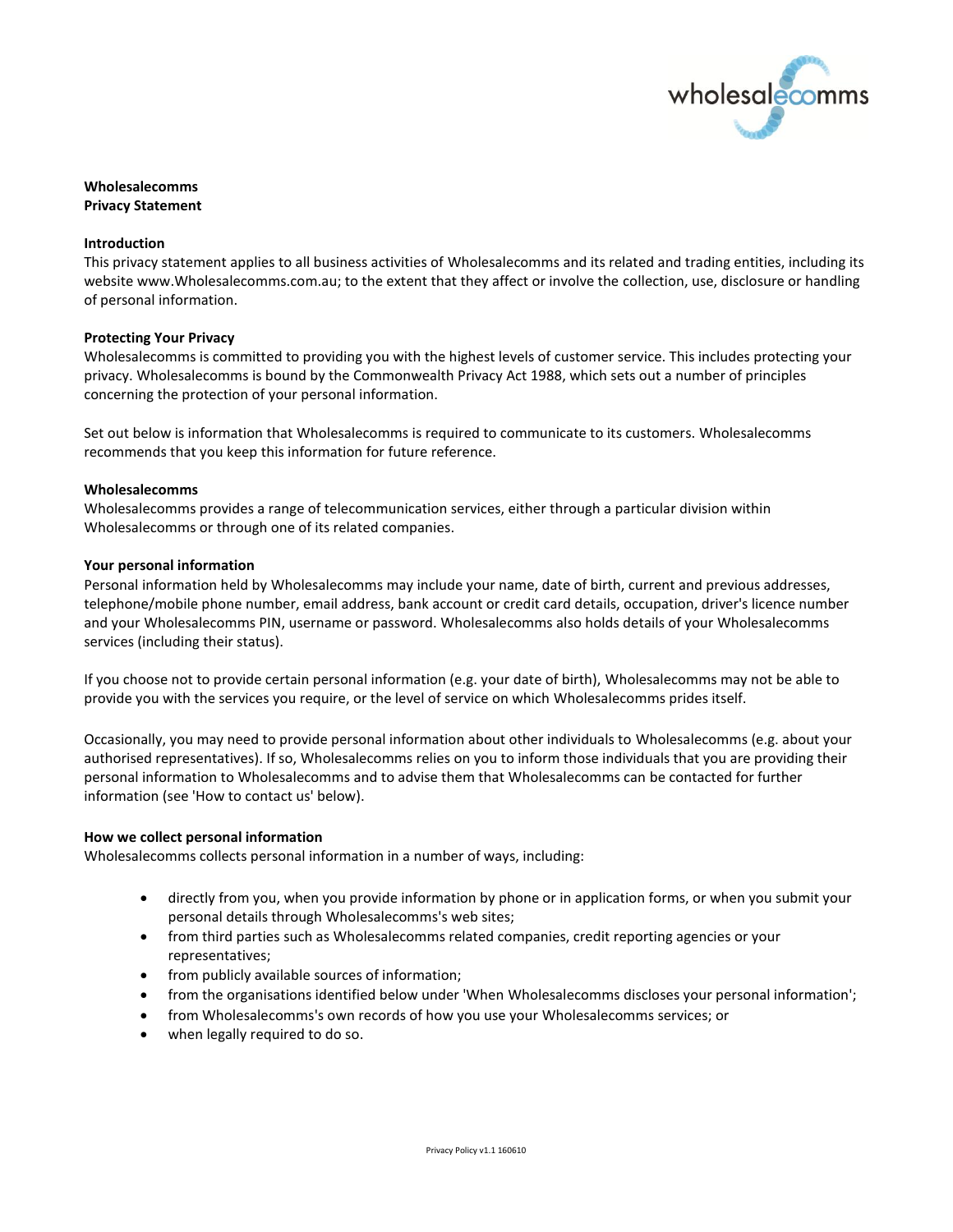

# **How we use your personal information**

Your personal information may be used to:

- verify your identity;
- assist you to subscribe to Wholesalecomms services;
- provide the services you require;
- administer and manage those services, including charging, billing and collecting debts;
- inform you of ways the services provided to you could be improved;
- conduct appropriate checks for credit-worthiness and for fraud;
- research and develop Wholesalecomms services;
- gain an understanding of your information and communication needs in order for Wholesalecomms to provide you with a better service; and
- maintain and develop Wholesalecomms's business systems and infrastructure, including testing and upgrading of these systems.

Also, your personal information is collected so that Wholesalecomms can promote and market its services to you (including by way of direct mail, telemarketing, SMS and MMS messages). Wholesalecomms does this to keep you informed of its products, services and special offers. If you do not wish Wholesalecomms to promote and market its products, services and special offers to you, please call 1300 891 445.

In relation to marketing and promotional material sent via email, Wholesalecomms will send such material only if you elect to receive it (i.e. opt-in) or if it is provided in response to your request.

# **When we disclose your personal information**

In order to deliver the services you require, Wholesalecomms may disclose your personal information to organisations outside of Wholesalecomms and its subcontractors. Your personal information is disclosed to these organisations only in relation to Wholesalecomms providing its services to you. These organisations carry out Wholesalecomms's:

- customer enquiries;
- mailing operations;
- billing and debt-recovery functions;
- information technology services;
- installation, maintenance and repair services;
- marketing, telemarketing and door-knocking services;
- market research; and
- web site usage analysis.

Wholesalecomms takes reasonable steps to ensure that these organisations are bound by confidentiality and privacy obligations in relation to the protection of your personal information.

In addition, Wholesalecomms may disclose your personal information to:

- your authorised representatives or your legal advisers (e.g. when requested by you to do so);
- credit-reporting and fraud-checking agencies;
- credit providers (for credit related purposes such as credit-worthiness, credit rating, credit provision and financing);
- Wholesalecomms related companies;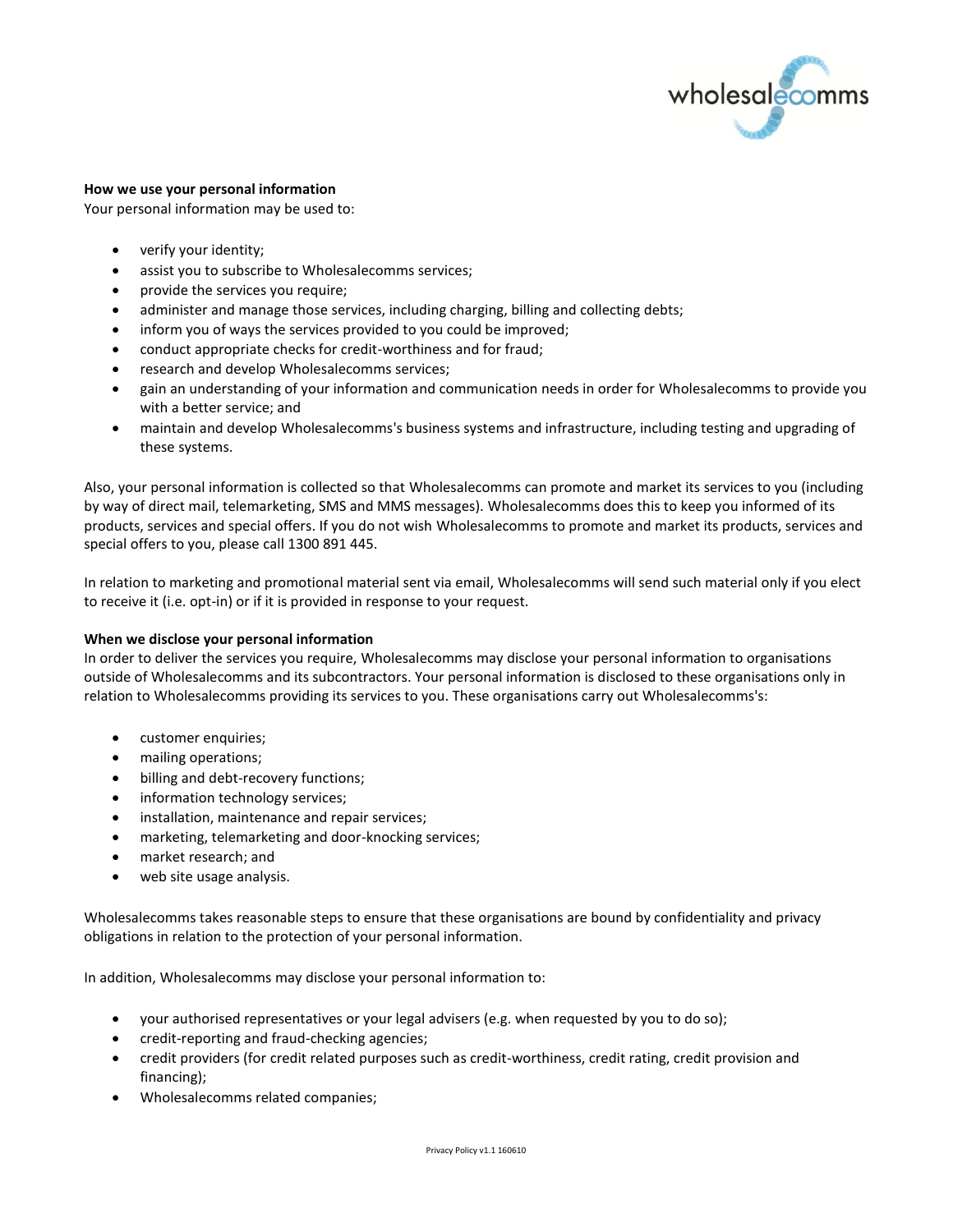

- Wholesalecomms professional advisers, including its accountants, auditors and lawyers;
- other telecommunication and information service providers (for example, if you obtain services from other providers, Wholesalecomms may need to disclose your personal information for billing purposes);
- government and regulatory authorities and other organisations, as required or authorised by law; and
- organisations who manage Wholesalecomms business and corporate strategies, including those involved in a transfer/sale of all or part of its assets or business (including accounts and trade receivables) and those involved in managing Wholesalecomms' corporate risk and funding functions (e.g. securitisation).

## **Calling Number Display**

Wholesalecomms's Calling Number Display facility (CND) lets persons who receive phone calls identify who is calling them by displaying the caller's number. CND forms part of the ordinary telephony service that you purchase from Wholesalecomms.

Unless you have chosen to block your phone number, or have a silent line, CND will usually cause your phone number to be displayed (or logged) - locally and sometimes internationally - on a receiving caller's phone. In other words, CND will enable the disclosure of your phone number to receiving callers (and to other network operators) locally and internationally, unless you take the above measures.

For further information on CND (as well as on CND blocking), please call 1300 891 445.

### **Integrated Public Number Database**

Wholesalecomms is required by law to maintain an industry-wide database of phone numbers, known as the Integrated Public Number Database (IPND). The IPND is used to publish public number directories, provide directory assistance, operate emergency call services and safeguard national security. The IPND is not used for other purposes.

To satisfy its legal obligations, Wholesalecomms is required to provide your phone number (as well as other personal information such as your name, address and service location) to the IPND. All other telecommunications carriers are required to do the same.

If you have a silent line, your number will not be published in public number directories or be disclosed by directory assistants, even though it must be provided to the IPND for the above uses.

#### **Wholesalecomms's web sites**

Wholesalecomms provides products and services via its various web sites. When you visit Wholesalecomms sites, its web servers record anonymous information such as the time, date and URL of the request. This information assists Wholesalecomms to improve the structure of its web sites and monitor their performance.

Wholesalecomms may use 'cookies' on various web sites. Cookies are an industry standard and most major web sites use them. A cookie is a small text file that our web sites may place on your computer. Usually, cookies are used as a means for Wholesalecomms web sites to remember your preferences. As such, cookies are designed to improve your experience of Wholesalecomms web sites.

In some cases, cookies may collect and store personal information about you. Wholesalecomms extends the same privacy protection to your personal information, whether gathered via cookies or from other sources. You can adjust your Internet browser to disable cookies or to warn you when cookies are being used. However, if you disable cookies, you may not be able to access certain areas of our web sites or take advantage of the improved web site experience that cookies offer.

Wholesalecomms also collects Internet Protocol (IP) addresses. IP addresses are assigned to computers on the internet to uniquely identify them within the global network. Wholesalecomms collects and manages IP addresses as part of the service of providing internet session management and for security purposes.